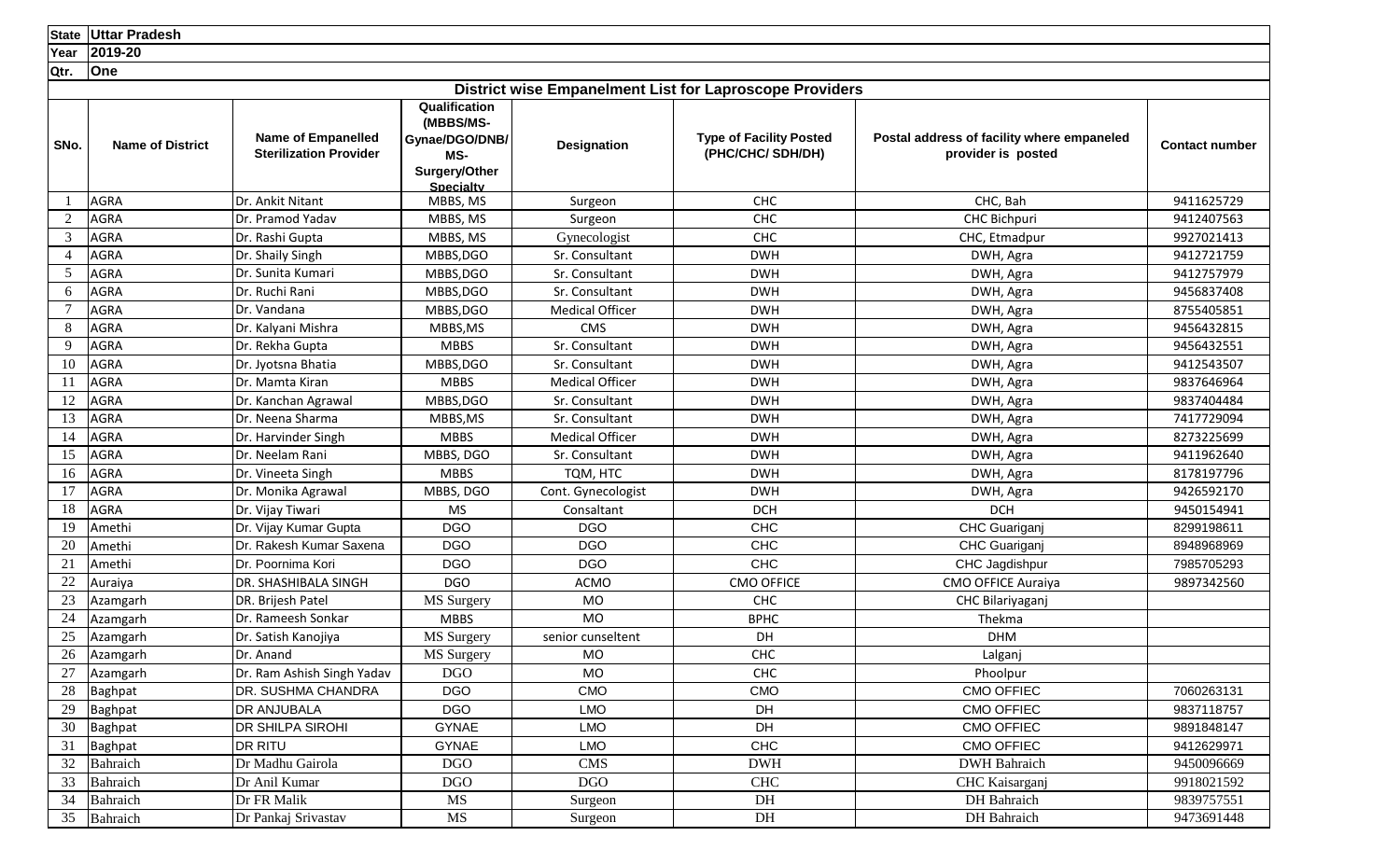| 36 | Bahraich         | Dr Anju Srivastav           | <b>MBBS</b>            | <b>MO</b>           | <b>DWH</b>                     | <b>DWH</b> Bahraich                          | 9415411177 |
|----|------------------|-----------------------------|------------------------|---------------------|--------------------------------|----------------------------------------------|------------|
| 37 | Bahraich         | Dr Arvind                   | <b>MBBS</b>            | Surgeon             | Pvt.                           | Buddha hos. Bahraich                         | 9918109109 |
| 38 | Bahraich         | Dr Manju shri Metha         | <b>DGO</b>             | <b>DGO</b>          | <b>MSI</b>                     | <b>MSI</b>                                   | 9335905033 |
| 39 | <b>Ballia</b>    | Dr. Ravindra Nath Upadhayay | MS-Surgery             | Surgeon             | DH                             | DH Ballia                                    | 9415248387 |
| 40 | <b>Ballia</b>    | Dr. Sangam Singh            | <b>DGO</b>             | <b>MO</b>           | <b>DWH</b>                     | <b>DWH</b> Ballia                            | 9918692499 |
| 41 | <b>Ballia</b>    | Dr. Sumita Sinha            | <b>MBBS</b>            | CMS                 | DH                             | <b>DWH</b> Ballia                            | 9415252416 |
| 42 | <b>Ballia</b>    | Dr. Aanand Kumar            | MS-Surgery             | Superintendent      | Narahi CHC                     | Nagara, Rasara, Narahi                       | 9431456411 |
| 43 | <b>Ballia</b>    | Dr. Arvind Kumar Singh      | MS-Surgery             | Senior Consultant   | DH                             | Chilkahar, Reoti                             | 9415386045 |
| 44 | <b>Ballia</b>    | Dr. Vinod Kumar             | MS-Surgery             | Superintendent      | CHC Khejuri                    | Siar, Pandah                                 | 9450779728 |
| 45 | <b>Ballia</b>    | Dr. Asha Singh              | <b>MBBS</b>            | <b>MO</b>           | <b>DWH</b>                     | District Women Hospital                      | 9793336521 |
| 46 | <b>Ballia</b>    | Dr. Anil Kumar              | MS-Surgery             | Surgeon             | DH                             | DH Ballia                                    | 9415359840 |
| 47 | Balrampur        | Dr. Mahi Kirti              | <b>DGO</b>             | <b>MS</b>           | DH                             | <b>MIK District Hospital</b>                 | 9452564431 |
| 48 | Balrampur        | Dr. P K Mishra              | <b>DGO</b>             | <b>MS</b>           | DH                             | <b>MIK District Hospital</b>                 | 9506412395 |
| 49 | Balrampur        | Dr. R K Singh               | <b>DGO</b>             | <b>MS</b>           | DH                             | <b>MIK District Hospital</b>                 | 9415188393 |
| 50 | Balrampur        | Dr. R P Mishra              | MS-Surgery             | <b>MS</b>           | <b>DCH</b>                     | <b>DCH</b>                                   | 9452946993 |
| 51 | Balrampur        | Dr. Arun                    | MS-Surgery             | <b>MS</b>           | <b>DCH</b>                     | <b>DCH</b>                                   | 9651684516 |
| 52 | <b>BARABANKI</b> | AJEET KUMAR SINGH           | <b>MS SURGEN</b>       | SURGEON             | CHC DEWA                       | <b>CHC DEWA</b>                              |            |
| 53 | <b>BARABANKI</b> | <b>ABHA ASHUTOSH</b>        | <b>DGO</b>             | <b>DGO</b>          | <b>DWH</b>                     | <b>DWH</b>                                   |            |
| 54 | Bareilly         | Dr. Shashi Gupta            | <b>DGO</b>             | <b>GYNECOLOGIST</b> | DWH, Bareilly                  | DWH, Bareilly                                | 9410429717 |
| 55 | Bareilly         | Dr. Neelam Rani Arya        | <b>DGO</b>             | <b>GYNECOLOGIST</b> | DWH, Bareilly                  | DWH, Bareilly                                | 8929201443 |
| 56 | Bareilly         | Dr. A.A. Ansari             | <b>MS</b>              | SURGEON             | CMO Office, Bareilly           | CMO Office, Bareilly                         | 9719291723 |
| 57 | Bareilly         | Dr. J.P. Morya              | <b>MS</b>              | SURGEON             | CHC Baheri, Bareilly           | CHC Baheri, Bareilly                         | 9412417914 |
| 58 | Bareilly         | Dr. Shudesh Kumari          | <b>DGO</b>             | <b>DLO</b>          | DLO Office, Bareilly           | DLO Office, Bareilly Cantt Bareilly          | 9412288200 |
| 59 | Bareilly         | Dr. Suman Dutt Gautam       | <b>DGO</b>             | ACMO                | Police line Hospital, Bareilly | Police line Hospital, Bareilly               | 9411852563 |
| 60 | Bareilly         | Dr. Shilpi Kesharwani       | <b>DGO</b>             | GYNECOLOGIST        | DWH, Bareilly                  | DWH, Bareilly                                | 9720798633 |
| 61 | Bareilly         | Dr. Alka Katiyar            | <b>DGO</b>             | SMO                 | PAC Hospital, Bareilly         | Bareilly                                     |            |
| 62 | Bareilly         | Dr. Quadra Sultana          | <b>DGO</b>             | GYNECOLOGIST        | DWH, Bareilly                  | DWH, Bareilly                                | 9412603483 |
| 63 | Bareilly         | Dr. Sadhna agarwal          | <b>DGO</b>             | <b>GYNECOLOGIST</b> | <b>UPHC</b>                    | <b>UPHC Bareilly</b>                         | 9412738755 |
| 64 | <b>Basti</b>     | Dr Mamta Rani               | <b>DGO</b>             | <b>DGO</b>          | DH                             | DWH, Basti                                   | 9415785607 |
| 65 | <b>Basti</b>     | Dr Sitaram Kanaujia         | <b>DGO</b>             | <b>DGO</b>          | DH                             | DWH, Basti                                   | 9450554580 |
| 66 | <b>Basti</b>     | Dr Anand Oiha               | MS-Surgery             | Surgeon             | DH                             | DH                                           | 8112401819 |
| 67 | <b>Basti</b>     | Dr V.K srivastava           | MS-Surgery             | Surgeon             | <b>DH</b>                      | DH                                           | 9415122207 |
| 68 | <b>Basti</b>     | Dr.A.P.D. Dewedi            | <b>MS.Gen. Surgeon</b> | Surgeon (cont.)     | DH                             | DWH, Basti                                   | 9451428401 |
| 69 | Bijnor           | Dr Abha Varma               | <b>DGO</b>             | CMS                 | DH                             | District Women Hospital Bijnor               | 7300769287 |
| 70 | Bijnor           | Dr Indu bala                | DGO                    | Senior Consultante  | Private                        | Akanksha Hospital Bijnor                     | 9634288585 |
| 71 | <b>Budaun</b>    | Dr. Rekha Rani              | MBBS DGO               | CMS(F)              | <b>DWH</b>                     | District women Hospital Budaun<br>Pin 243601 | 9839659337 |
| 72 | Budaun           | Dr. Shobha Agrawal          | MBBS MS                | Surgeon             | <b>DWH</b>                     | District women Hospital Budaun<br>Pin 243601 | 9410832549 |
| 73 | Budaun           | Dr. Hakim Singh             | MS Gynae               | MS Gynae            | <b>DWH</b>                     | District women Hospital Budaun<br>Pin 243601 | 9412159423 |
| 74 | <b>Budaun</b>    | Dr. Ruchi Gupta             | Gynae                  | Spec.               | <b>DWH</b>                     | District women Hospital Budaun<br>Pin 243601 | 9760460830 |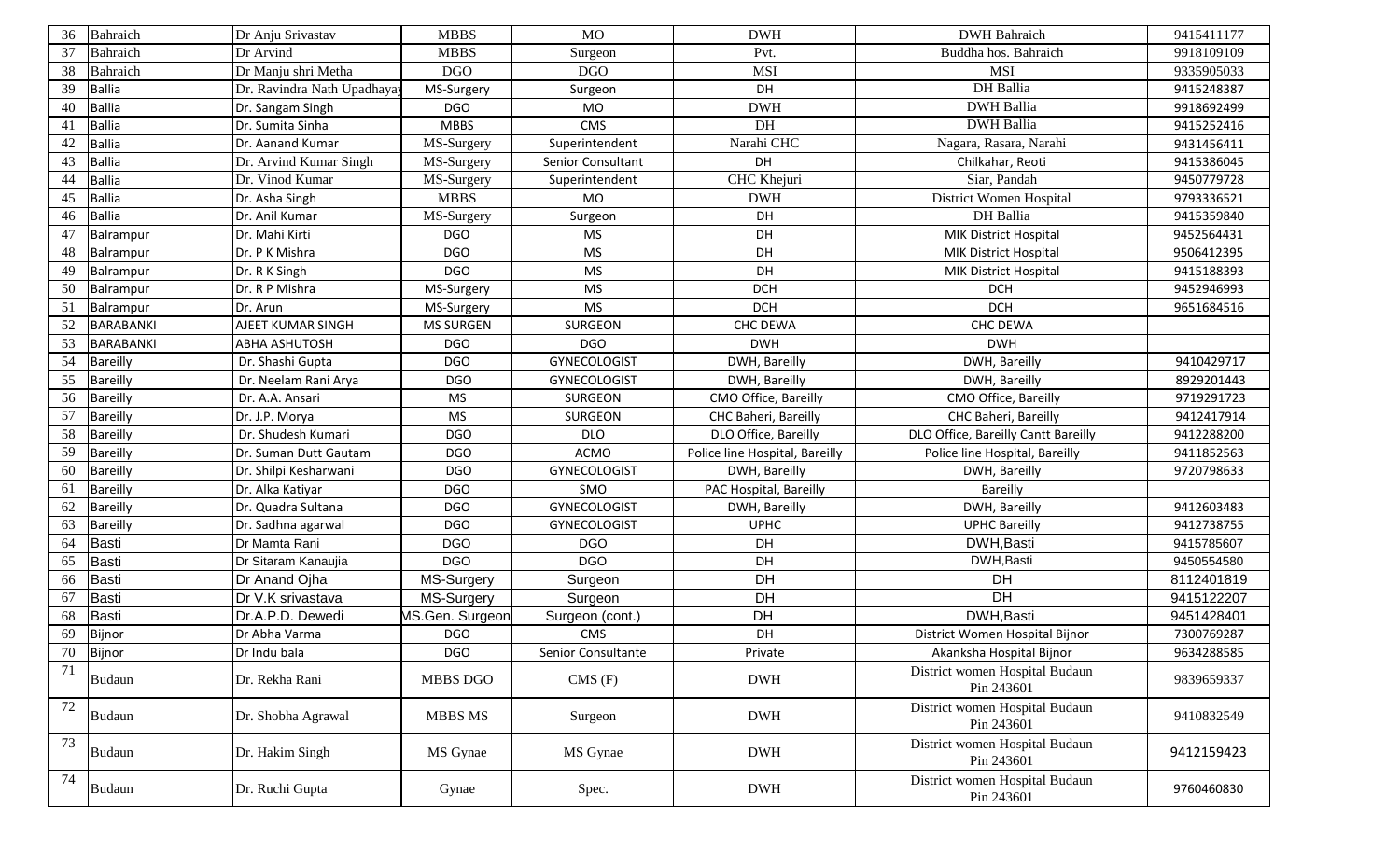| 75  | <b>Budaun</b>       | Dr. Najiya Akhtar        | MBBS DGO         | MBBS DGO         | <b>DWH</b>          | District women Hospital Budaun<br>Pin 243601                                            | 9675009700  |
|-----|---------------------|--------------------------|------------------|------------------|---------------------|-----------------------------------------------------------------------------------------|-------------|
| 76  |                     | 1.Dr. Sudha Sharma       | <b>DGO</b>       | Gyne             | <b>DWH</b>          | <b>DWH</b>                                                                              |             |
|     |                     | 2. Dr. Nishi             | <b>DGO</b>       | Gyne             | <b>DWH</b>          | <b>DWH</b>                                                                              |             |
|     |                     | 3.Dr.Urmila              | <b>DGO</b>       | <b>CMS</b>       | PPC Khurja          | PPC Khurja                                                                              |             |
|     |                     |                          |                  |                  |                     |                                                                                         |             |
|     | Bulandshahar        | 4. Dr. Madhubala         | <b>DGO</b>       | Gyne             | <b>DWH</b>          | <b>DWH</b>                                                                              |             |
|     |                     | 5. Dr. Narendra          | <b>DGO</b>       | Gyne             | <b>DCH</b>          | <b>DCH</b>                                                                              |             |
|     |                     | 6.Dr. Veena Rani         | <b>DGO</b>       | <b>CMS</b>       | <b>DWH</b>          | <b>DWH</b>                                                                              |             |
|     |                     |                          |                  |                  |                     |                                                                                         |             |
| 77  | Chitrakoot          | Dr. Ramakant Chauriha    | MBBS, DGO        | Dy. CMO          | <b>CMO OFFICE</b>   | <b>CMO OFFICE</b>                                                                       | 9415182131  |
| 78  | Chitrakoot          | Dr. L. S. Garg           | <b>MBBS</b>      | <b>MO</b>        | Shivrampur          | Shivrampur                                                                              | 9450988441  |
| 79  | Chitrakoot          | Dr. Dilip Patel          | <b>MBBS</b>      | <b>MO</b>        | Manikpur            | Manikpur                                                                                | 8765757363  |
| 80  | Chitrakoot          | Dr. Rajesh Khare         | MS, Gen. Surgery | Gen-Surgeon      | <b>DCH</b>          | <b>DCH</b>                                                                              | 9415344776  |
| 81  | Chitrakoot          | Dr. Shailendra Singh     | <b>MBBS</b>      | Mmo              | Ramnagar            | Ramnagar                                                                                | 9936603786  |
| 82  | Chitrakoot          | Dr. Rajesh Singh         | <b>MBBS</b>      | mo               | Manikpur            | Manikpur                                                                                | 8353977704  |
| 83  | Chitrakoot          | Dr. Rafiq Ansari         | MBBS, DGO        | Gynocologist     | <b>DCH</b>          | Chitrakoot                                                                              | 8318930479  |
| 84  | Deoria              | Dr. Mala Sinha           | <b>DGO</b>       | Surgeon          | <b>DHW</b>          | Deoria                                                                                  | 9451672198  |
| 85  | Deoria              | Dr. Alpana Rani Gupta    | <b>DGO</b>       | Surgeon          | <b>DWH</b>          | Deoria                                                                                  | 9415341600  |
| 86  | Deoria              | Dr. Rakesh Kumar         | <b>MS</b>        | Surgeon          | <b>DH</b>           | Deoria                                                                                  | 9415381389  |
| 87  | Deoria              | Dr. Ajay Shahi           | <b>MS</b>        | Surgeon          | <b>CHC</b>          | Patherdeva                                                                              | 9415312126  |
| 88  | Deoria              | Dr. Suryabhan Kushwaha   | <b>MS</b>        | Surgeon          | CHC                 | Pipara daula Kadam                                                                      | 9453867761  |
| 89  | Deoria              | Dr. B.K Mishra           | <b>MS</b>        | Surgeon          | CHC                 | Salempur                                                                                |             |
| 90  | Deoria              | Dr. Sweta Mishra         | <b>DGO</b>       | Surgeon          | <b>DWH</b>          | Deoria                                                                                  |             |
| 91  | Etah                | Dr. Anita Kumari         | <b>DGO</b>       | <b>LMO</b>       | DH                  | DWH, Etah                                                                               | 9837604648  |
| 92  | Etah                | Dr. Z.P. Khan            | <b>MBBS</b>      | <b>LMO</b>       | <b>CHC</b>          | CHC - Jalesar                                                                           | 7417877379  |
| 93  | Farrukhabad         | Dr.Krishna Bose          | <b>DGO</b>       | <b>MO</b>        | DH                  | Ram manohar lohia hospital                                                              | 9.18299E+11 |
| 94  | Farrukhabad         | Dr.Poonam Sharma         | <b>DGO</b>       | <b>MO</b>        | DH                  | Ram manohar lohia hospital                                                              | 9454602508  |
| 95  | Farrukhabad         | Dr.Anurag Verma          | <b>DGO</b>       | MOIC             | CHC                 | Kaimganj                                                                                | 94535471727 |
| 96  | Farrukhabad         | Dr.Madhu Agarwal         | <b>DGO</b>       | MO               | CHC                 | Kaimganj                                                                                | 9794197896  |
| 97  | Fatehpur            | Dr. Sunil Kumar          | Ms               | Surgeon          | CHC                 | CHC Bindaki, Fatehpur                                                                   | 9839379512  |
|     | 98 Fatehpur         | Dr.Ravi Ananad           | Ms               | Surgeon          | DH                  | District Male Hospital Fatehpur                                                         | 8400226622  |
| 99  | Fatehpur            | Dr. Rekha Rani           | Ms-Gynae         | <b>CMS</b>       | <b>DWH</b>          | District Women Hospital Fatehpur                                                        | 8005195720  |
| 100 | Fatehpur            | Dr. Pushpa Gurnani       | Ms-Gynae         | Gynane           | <b>DWH</b>          | District Women Hospital Fatehpur                                                        | 7570096339  |
| 101 | Gautam Buddha Nagar | Dr. Asha Kiran Choudhary | <b>DGO</b>       | Med Supritendent | <b>CHC Badalpur</b> | Lt. shri mangalsen samudaiyk swasth kendra<br>Badalpur, Dadri Road, Gautam Buddha Nagar | 9810831961  |
| 102 |                     |                          |                  |                  |                     | Lt. shri mangalsen samudaiyk swasth kendra                                              |             |
|     | Gautam Buddha Nagar | Dr. Arvind Kumar Vaish   | MS- Gen. Surgery | MO               | <b>CHC Badalpur</b> | Badalpur, Dadri Road, Gautam Buddha Nagar                                               | 8860507553  |
| 103 | Gautam Buddha Nagar | Dr. Rahul Verma          | MS- Gen. Surgery | MO               | FRU CHC Bhangel     | CHC Bhangel, Sec-82 Noida                                                               | 9818899771  |
| 104 | Gautam Buddha Nagar | Dr. Meera Pathak         | MS-Gynae         | MO               | FRU CHC Bhangel     | CHC Bhangel, Sec-82 Noida                                                               | 9560247978  |
| 105 | Gautam Buddha Nagar | Dr. Shabih Mazhar        | MS- Gen. Surgery | MO               | FRU CHC Bhangel     | CHC Bhangel, Sec-82 Noida                                                               | 9999424244  |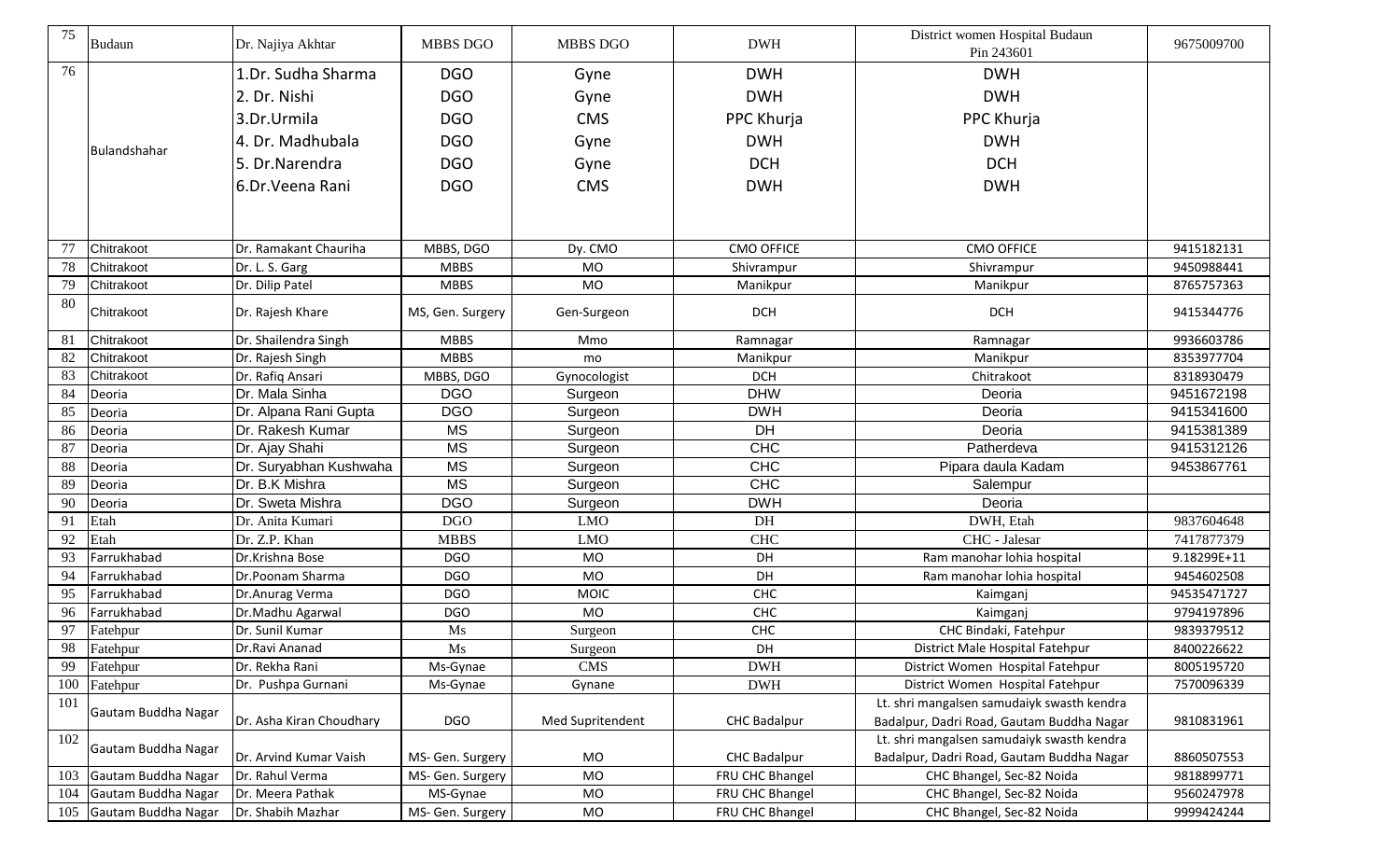| 106 |                     |                        |                  |                        |                      | It. shree shobharam samudaiyk swasth kendra |             |
|-----|---------------------|------------------------|------------------|------------------------|----------------------|---------------------------------------------|-------------|
|     | Gautam Buddha Nagar | Dr. Mamta Sharma       | <b>DGO</b>       | MO                     | FRU CHC Dadri        | Dadri, Gautam Buddha Nagar                  | 9871573917  |
| 107 |                     |                        |                  |                        |                      | It. shree shobharam samudaiyk swasth kendra |             |
|     | Gautam Buddha Nagar | Dr. Jigyasa Aggarwal   | DGO              | <b>MO</b>              | FRU CHC Dadri        | Dadri, Gautam Buddha Nagar                  | 9818301233  |
| 108 | Gautam Buddha Nagar | Dr. Vinita Aggarwal    | MS-Gynae         | <b>MO</b>              | <b>DCH GB Nagar</b>  | District Combined Hosptal, Sec-30 Noida     | 9810002644  |
| 109 | Gautam Buddha Nagar | Dr. Nirupama Singh     | <b>DGO</b>       | <b>MO</b>              | DCH GB Nagar         | District Combined Hosptal, Sec-30 Noida     | 9205691039  |
| 110 | Gautam Buddha Nagar | Dr. Archana Tyagi      | <b>DGO</b>       | <b>MO</b>              | DCH GB Nagar         | District Combined Hosptal, Sec-30 Noida     | 9891328448  |
| 111 | Gautam Buddha Nagar | Dr. Anshu Gupta        | <b>DGO</b>       | <b>MO</b>              | DCH GB Nagar         | District Combined Hosptal, Sec-30 Noida     | 9205691048  |
| 112 | Gautam Buddha Nagar | Dr. Preeti Aggarwal    | <b>DGO</b>       | <b>MO</b>              | DCH GB Nagar         | District Combined Hosptal, Sec-30 Noida     | 9205691012  |
| 113 | Gautam Buddha Nagar | Dr. Vandana Aggarwal   | <b>DGO</b>       | <b>MO</b>              | DCH GB Nagar         | District Combined Hosptal, Sec-30 Noida     | 9205691046  |
| 114 | Gautam Buddha Nagar | Dr. Alokita            | MS-Gynae         | <b>MO</b>              | DCH GB Nagar         | District Combined Hosptal, Sec-30 Noida     | 9205691052  |
| 115 | Gautam Buddha Nagar | Dr. Pushplata          | <b>DGO</b>       | <b>MO</b>              | <b>DCH GB Nagar</b>  | District Combined Hosptal, Sec-30 Noida     | 9205691024  |
| 116 | Gautam Buddha Nagar | Dr. Ajay Aggrawal      | <b>DGO</b>       | <b>MO</b>              | <b>DCH GB Nagar</b>  | District Combined Hosptal, Sec-30 Noida     | 9990665550  |
| 117 | Gautam Buddha Nagar | Dr. P.K.Das            | MS- Gen. Surgery | <b>MO</b>              | <b>DCH GB Nagar</b>  | District Combined Hosptal, Sec-30 Noida     |             |
| 118 | Gautam Buddha Nagar | Dr. Rahjendra          | MS- Gen. Surgery | <b>MO</b>              | DCH GB Nagar         | District Combined Hosptal, Sec-30 Noida     |             |
| 119 | Ghaziabad           | Dr.Reeta Arya          | MBBS, DGO        | <b>Medical Officer</b> | <b>CHC Loni</b>      | CHC Loni                                    | 9968194820  |
| 120 | Ghaziabad           | Dr. Sushma Bharti      | MBBS, DGO        | Consulatant            | <b>DWH</b>           | <b>DWH</b>                                  | 9013075588  |
| 121 | Ghaziabad           | Dr. Kavita Arya        | MBBS, DGO        | Consulatant            | <b>DWH</b>           | <b>DWH</b>                                  | 9990526211  |
| 122 | Ghaziabad           | Dr. Deepa Tyagi        | MBBS, MS         | Consulatant            | <b>DWH</b>           | <b>DWH</b>                                  | 9810636857  |
| 123 | Ghaziabad           | Dr. Sangeeta Goyal     | MBBS, DGO        | Consulatant            | <b>DWH</b>           | <b>DWH</b>                                  | 9412237282  |
| 124 | Ghaziabad           | Dr. Gunmala Jain       | MBBS, DGO        | Consulatant            | <b>DWH</b>           | <b>DWH</b>                                  | 9811897564  |
| 125 | Ghaziabad           | Dr. Madhu Sharma       | MBBS, DGO        | Consulatant            | <b>DCH</b>           | <b>DCH</b>                                  |             |
| 126 | Ghaziabad           | Dr. Mala Sharma        | MBBS, DGO        | Consulatant            | <b>DCH</b>           | <b>DCH</b>                                  | 9811394490  |
| 127 | Ghaziabad           | Dr.Saranju Kumar       | MBBS, DGO        | Consulatant            | <b>DCH</b>           | <b>DCH</b>                                  | 9868422258  |
| 128 | Ghaziabad           | Dr. Praveen Raka       | MBBS, DGO        | Consulatant            | <b>DCH</b>           | <b>DCH</b>                                  | 8800353028  |
| 129 | Ghaziabad           | Dr. Ritu Katyaal       | MBBS, DGO        | Consulatant            | <b>DWH</b>           | <b>DWH</b>                                  |             |
| 130 | Ghaziabad           | Dr. Rekha Singh        | MBBS, DGO        | Consulatant            | <b>DWH</b>           | <b>DWH</b>                                  |             |
| 131 | Ghaziabad           | Dr.Shalini             | MBBS, DGO        | Consulatant            | <b>DWH</b>           | <b>DWH</b>                                  |             |
| 132 | Ghaziabad           | Dr. Priyanka           | MBBS, DGO        | Consulatant            | <b>DWH</b>           | <b>DWH</b>                                  |             |
| 133 | Ghazipur            | Dr. Vinita Jaiswal     | <b>DGO</b>       | <b>CMS Female</b>      | DH                   | <b>DWH Ghazipur</b>                         | 9415256068  |
| 134 | Ghazipur            | Dr.Tarkeshwar          | <b>DGO</b>       | Sr. Cunsultant         | DH                   | <b>DWH Ghazipur</b>                         | 9415255642  |
| 135 | Ghazipur            | Dr.Sarjeet Kumar Singh | <b>DGO</b>       | Sr. Cunsultant         | DH                   | <b>DWH Ghazipur</b>                         | 7985141323  |
| 136 | Ghazipur            | Dr.Chanda Sinha        | <b>DGO</b>       | Sr. Cunsultant         | CHC                  | <b>CHC Mohammdabad</b>                      | 9415687895  |
| 137 | Ghazipur            | Dr. Vikas yadav        | <b>DGO</b>       | Sr. Cunsultant         | <b>CHC</b>           | <b>CHC Khanpur</b>                          | 9415373803  |
| 138 | Gonda               | Dr Lalita Kerktta      | <b>DGO</b>       | <b>DGO</b>             | <b>DWH</b>           | <b>DWH Gonda</b>                            | 9515454811  |
| 139 | Gonda               | Dr Suvarna Kumar       | <b>DGO</b>       | <b>DGO</b>             | <b>DWH</b>           | DWH Gonda                                   | 8853149029  |
| 140 | Gonda               | Dr Deep Mala           | <b>DGO</b>       | <b>DGO</b>             | <b>DWH</b>           | DWH Gonda                                   | 9415531424  |
| 141 | Gorakhpur           | Dr. Dhananjay Kumar    | M.S.             | Surgeon                | <b>CHC Pipraiech</b> | CHC Pipraiech                               | 9415314596  |
| 142 | Gorakhpur           | Dr. Awadhesh           | M.S.             | Surgeon                | CHC J.Kauriya        | CHC J.Kauriya                               | 7523047597  |
| 143 | Gorakhpur           | Dr. Shivmuniram        | <b>DGO</b>       | Surgeon                | CHC Bangaon          | CHC Bansgaon                                | 9415392804  |
| 144 | Gorakhpur           | Dr. Vandana Singh      | MBBS, DGO        | Gynaecologist          | CHC Campierganj      | CHC Campierganj                             | 9451842532  |
| 145 | Gorakhpur           | Dr. Nina Tripathi      | <b>DGO</b>       | Senior Consultant      | <b>DWH</b>           | <b>DWH Gorakhpur</b>                        | 9415968678  |
| 146 | Gorakhpur           | Dr. Nisha Gupta        | <b>DGO</b>       | Gynaecologist          | <b>DWH</b>           | <b>DWH Gorakhpur</b>                        | 9455672505  |
| 147 | Gorakhpur           | Dr.Manjari Tandan      | <b>DGO</b>       | Senior Resident        | <b>DHWGorakhpur</b>  | <b>DHWGorakhpur</b>                         | 83184329335 |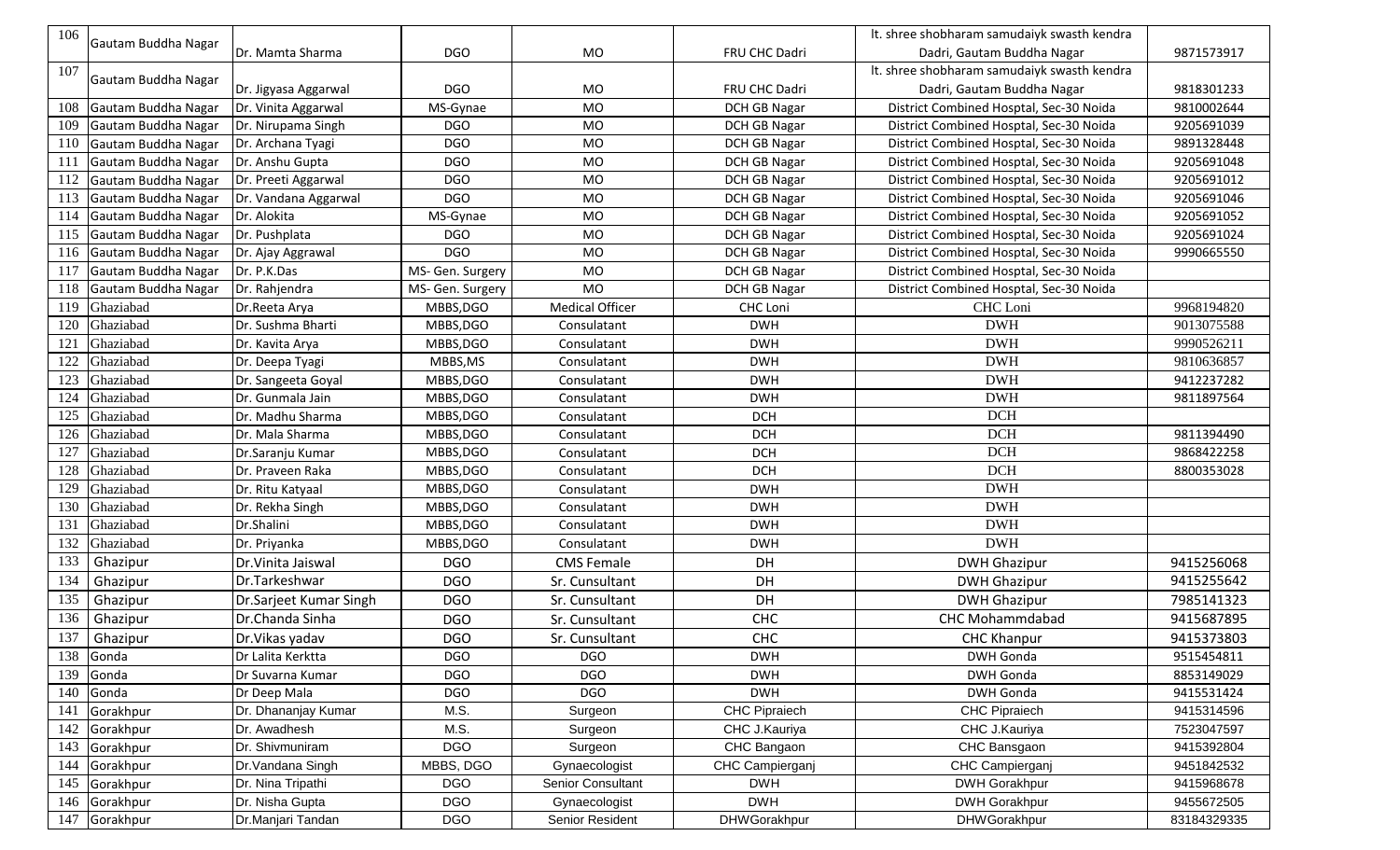| 148 | Hamirpur                 | Dr. R.K. Katiyar            | <b>MBBS</b>       | Dy. CMO        | DH                              | District police Hospital            | 9450070431 |
|-----|--------------------------|-----------------------------|-------------------|----------------|---------------------------------|-------------------------------------|------------|
| 149 | Hamirpur                 | Dr. M.K. Verma              | <b>DGO</b>        | MO             | CHC                             | <b>CHC</b> Rath                     | 9839547375 |
| 150 | Hapur                    | Dr. Rekha Shrama            | <b>DGO</b>        | <b>ACMO</b>    | CMO office                      | CMO office                          | 9837078465 |
| 151 | Hapur                    | Dr. Ravindra Kumar          | MS-Surgery        | <b>MO</b>      | <b>CHC</b>                      | CHC Garhmukteshwar                  | 8869827288 |
| 152 | Hapur                    | Dr. Deepti Malik            | <b>DGO</b>        | <b>LMO</b>     | <b>CHC</b>                      | CHC Garhmukteshwar                  | 9313186001 |
| 153 | Hapur                    | Dr. Shradha Yadav           | MS-Gynae          | <b>LMO</b>     | <b>CHC</b>                      | CHC Hapur                           | 9868096966 |
| 154 | Hardoi                   | Dr. Ashok Priyadarshi       | MS- Gen. Surgery  |                | <b>DMH</b>                      | <b>DMH Hardoi</b>                   | 9450377992 |
|     |                          |                             |                   | Surgeon        |                                 |                                     |            |
| 155 | Hardoi                   | Dr. Avinash Anand           | MS- Gen. Surgery  |                | <b>CHC Pihani</b>               | <b>CHC Pihani</b>                   | 9450856341 |
|     |                          |                             |                   | Surgeon        |                                 |                                     |            |
| 156 | Hardoi                   | Dr. Masood Alam             | MS- Gen. Surgery  |                | <b>CHC</b> Sandila              | <b>CHC Sandila</b>                  | 9335764317 |
|     |                          |                             |                   | Surgeon        |                                 |                                     |            |
| 157 | Hardoi                   | Dr. Vishi rawat             | MS-Gynae          | LMO            | <b>DWH</b>                      | <b>DWH Hardoi</b>                   | 8765530151 |
| 158 | Hardoi                   | Dr. Surjeet Singh           | MS- Gen. Surgery  |                | <b>DMH</b>                      | <b>DMH Hardoi</b>                   | 9415514134 |
|     |                          |                             |                   | Surgeon        |                                 |                                     |            |
| 159 | Hathras                  | Dr. Manju Agrawal           | <b>MBBS</b>       | Mo             | <b>DWH</b>                      | DWH Hathras,                        | 9457411494 |
| 160 | Hathras                  | Dr. Manju Rani              | <b>DGO</b>        | <b>MO</b>      | <b>DWH</b>                      | <b>DWH Hathras,</b>                 | 9720268468 |
| 161 | Hathras                  | Dr. Meenakshi Singh         | <b>MS</b>         | <b>MO</b>      | CHC                             | CHC sadabad                         | 9756909087 |
| 162 | Hathras                  | Dr. Neerja Sachdeva         | <b>MS</b>         | MO Contractual | <b>CHC</b>                      | CHC sadabad                         | 9319207019 |
| 163 | Hathras                  | Dr. Vandana Pandey          | <b>DGO</b>        | <b>MO</b>      | <b>DWH</b>                      | DWH Hathras,                        | 9837036391 |
| 164 | Jalaun                   | $\Omega$                    | 0                 | $\mathbf 0$    | U                               | $\mathbf{0}$                        | $\Omega$   |
| 165 | Jaunpur                  | Priyamwada Singh            | <b>DGO</b>        | <b>MO</b>      | District Female Hospital        | <b>HTC</b>                          | 9839248250 |
| 166 | Jaunpur                  | Vijay pat Dwivedi           | MS Surgery        | Dy. CMO        | <b>District Hospital</b>        | DH                                  | 9452073387 |
| 167 | Jaunpur                  | Ravendre kumar Gupta        | <b>DGO</b>        | <b>MO</b>      | District Female Hospital        | <b>DWH</b>                          | 9919202190 |
| 168 | Jaunpur                  | Ramesh Chandra Singh        | <b>DGO</b>        | <b>MO</b>      | <b>District Female Hospital</b> | <b>DWH</b>                          | 8400798798 |
| 169 | Jaunpur                  | <b>Ashok Kumar Baudhist</b> | <b>DGO</b>        | MO             | <b>District Female Hospital</b> | <b>DWH</b>                          | 9450622626 |
| 170 | Jaunpur                  | Praveen Kumar               | MS Surgery        | <b>MO</b>      | Non FRU CHC                     | <b>CHC</b> Dobhi                    | 9454155577 |
| 171 | Jaunpur                  | Jaya Rai                    | <b>DGO</b>        | MO             | District Female Hospital        | <b>DWH</b>                          | 9452949668 |
| 172 | Jaunpur                  | Yogendre Kumar              | <b>DGO</b>        | <b>MO</b>      | District Female Hospital        | <b>DWH</b>                          | 9415619207 |
| 173 | Jaunpur                  | Shravan Kumar yadav         | <b>MBBS</b>       | <b>MOIC</b>    | Non FRU CHC                     | CHC Muftiganj                       | 9839971409 |
| 174 | Jaunpur                  | saif Husain                 | MS Surgery        | <b>MO</b>      | District Hospital               | DH                                  | 9984851555 |
| 175 | Jaunpur                  | <b>Abhishek Rawat</b>       | <b>MS</b> Surgery | <b>MO</b>      | FRU CHC                         | CHC Shahganj                        | 9628991177 |
| 176 | Jaunpur                  | Shilpi Singh                | <b>DGO</b>        | <b>MO</b>      | <b>District Female Hospital</b> | <b>DWH</b>                          | 8004227863 |
|     | $\overline{177}$ Jaunpur | Allaha Prashad              | <b>MBBS</b>       | MO             | FRU CHC                         | <b>CHC</b> Kerakat                  | 9919545463 |
| 178 | Jaunpur                  | Dr. Namita singh            | MD-Gynae          | MO             | <b>DHQ</b>                      | <b>DWH</b>                          | 7897477362 |
| 179 | Jaunpur                  | Dr. Reema Yadav             | <b>DGO</b>        | <b>MO</b>      | <b>DHQ</b>                      | <b>DWH</b>                          | 9582156364 |
| 180 | Jaunpur                  | Amar Nath Yadav             | <b>MBBS</b>       | MO             | Non FRU CHC                     | CHC Machlisahar                     | 8874295101 |
| 181 | Jhansi                   | Dr Vasudha Agarwal          | <b>DGO</b>        | Sr. Gynac.     | <b>DWH</b>                      | <b>DWH</b>                          | 9794728566 |
| 182 | Jhansi                   | Dr. Shaili Sahu             | <b>DGO</b>        |                | <b>DWH</b>                      | <b>DWH</b>                          | 9450075293 |
| 183 | Kannauj                  | Dr. Y.K.Gupta               | MS-Surgery        | Surgeon        | DH                              | Combined District Hospital, Kannauj | 9336112849 |
| 184 | Kanpur Dehat             | Dr Sandesh katyar           | <b>MS</b>         | <b>MO</b>      | <b>APHC</b>                     | <b>APHC Aunha</b>                   | 9559777888 |
| 185 | Kanpur Nagar             | Dr.Richa Shukla             | <b>DGO</b>        | MO             | CHC                             | Bhidnoo-CHC                         | 9451780753 |
| 186 | Kanpur Nagar             | Dr.Sarita Katiyar           | MS-Gyne           | MO             | <b>CHC</b>                      | Sarsual CHC                         | 9452036143 |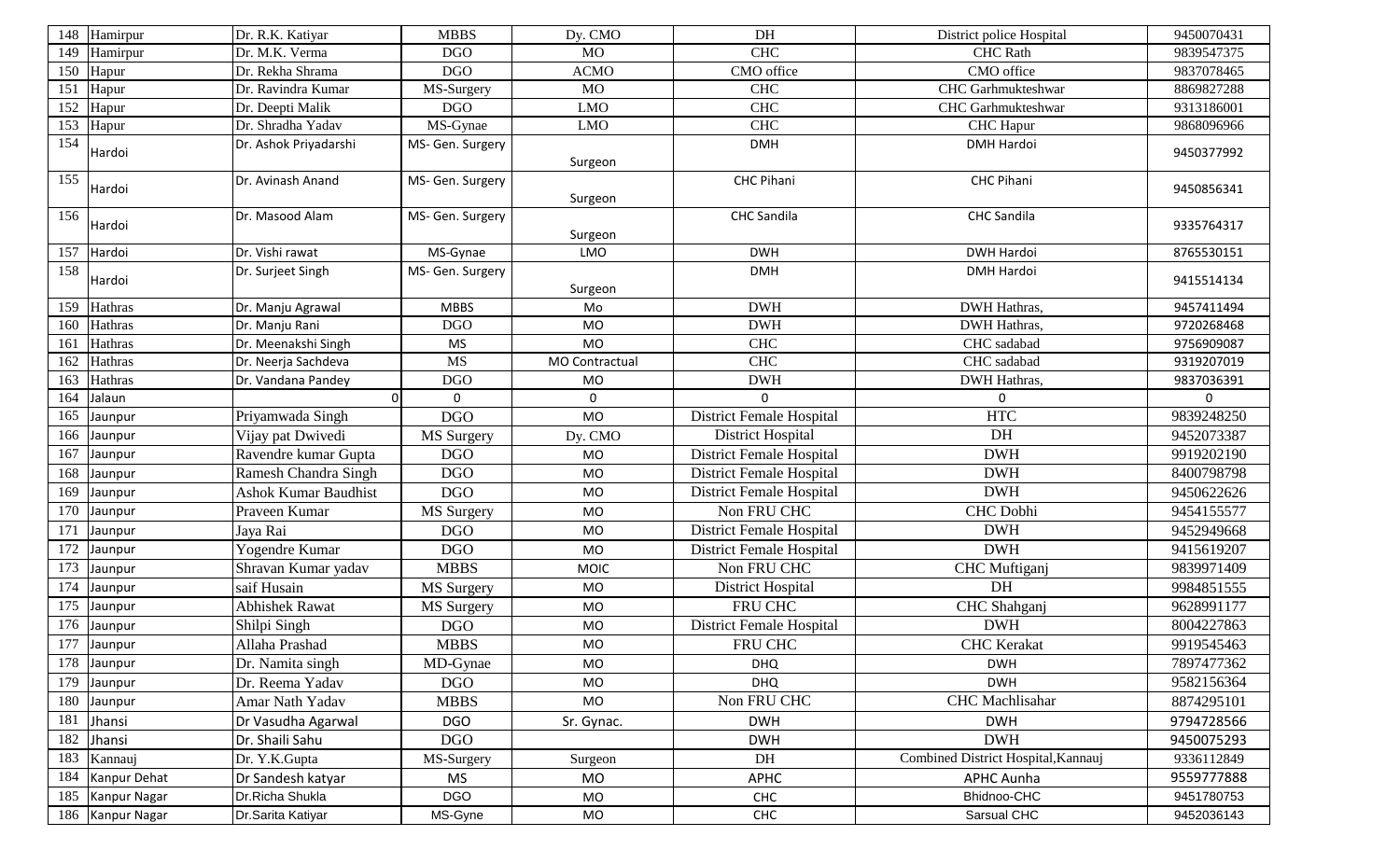| 187 | Kanpur Nagar | Dr.Neeraj Katiyar        | MS-Gyne                | <b>MO</b>       | <b>CHC</b>               | Chaubeypur-CHC                           | 9005454325 |
|-----|--------------|--------------------------|------------------------|-----------------|--------------------------|------------------------------------------|------------|
| 188 | Kanpur Nagar | Dr.Neeta Rani            | <b>DGO</b>             | Surgeon         | DH                       | Dufferin District Female Hospital        | 9415642144 |
| 189 | Kanpur Nagar | Dr.Kiran Sachan          | <b>DGO</b>             | Surgeon         | DH                       | Dufferin District Female Hospital        | 9415124461 |
| 190 | Kanpur Nagar | Dr.Subha Mishra          | <b>DGO</b>             | Surgeon         | DH                       | Dufferin District Female Hospital        | 9839532216 |
| 191 | Kanpur Nagar | Dr.Kajali Gupta          | <b>DGO</b>             | Surgeon         | DH                       | <b>Dufferin District Female Hospital</b> | 8853437886 |
| 192 | Kanpur Nagar | Dr.Ruchi Jain            | <b>DGO</b>             | Surgeon         | DH                       | Dufferin District Female Hospital        | 9839637915 |
| 193 | Kanpur Nagar | Dr.Manju Sachan          | <b>DGO</b>             | Surgeon         | DH                       | Dufferin District Female Hospital        | 9415431782 |
| 194 | Kanpur Nagar | Dr.Sunita Singh          | <b>DGO</b>             | Surgeon         | DH                       | Dufferin District Female Hospital        | 9450333470 |
| 195 | Kanpur Nagar | Dr.Asha Devi             | <b>DGO</b>             | Surgeon         | DH                       | Dufferin District Female Hospital        | 9532247300 |
| 196 | Kanpur Nagar | Dr.Suman Yadav           | <b>DGO</b>             | Surgeon         | DH                       | Dufferin District Female Hospital        | 9450262985 |
| 197 | Kanpur Nagar | Dr.Ruchi Sahu            | MD-Gynae               | Surgeon         | <b>DH</b>                | Dufferin District Female Hospital        | 8808783999 |
| 198 | Kanpur Nagar | Dr.Shivani Sngh          | MD-Gynae               | Surgeon         | DH                       | Dufferin District Female Hospital        | 9129306502 |
| 199 | Kanpur Nagar | Dr.Anita Goutam          | MD-Gynae               | Surgeon         | DH                       | Dufferin District Female Hospital        | 9450976561 |
| 200 | Kanpur Nagar | Dr.Geeta Yadav           | MD-Gynae               | Surgeon         | DH                       | Dufferin District Female Hospital        | 9451531427 |
| 201 | Kanpur Nagar | Dr.Shalku Rawat          | <b>DGO</b>             | Surgeon         | DH                       | Dufferin District Female Hospital        | 7275494458 |
| 202 | Kanpur Nagar | Dr.Kalpana chaturvedi    | <b>DGO</b>             | Surgeon         | DH                       | Dufferin District Female Hospital        | 8400031610 |
| 203 | Kanpur Nagar | Dr. Rekha Agarwaal       | <b>DGO</b>             | Surgeon         | DH                       | Dufferin District Female Hospital        | 9415125821 |
| 204 | Kanpur Nagar | Dr.Seema Rai             | <b>DGO</b>             | Surgeon         | DH                       | Manyavar Kashiram Combined Hospital      | 9415260923 |
| 205 | Kanpur Nagar | Dr.Suman Sudha Gupta     | <b>DGO</b>             | Surgeon         | DH                       | Manyavar Kashiram Combined Hospital      | 9450134255 |
| 206 | Kanpur Nagar | Dr.Triputi Mishra        | Ms-Gyne                | Surgeon         | DH                       | Manyavar Kashiram Combined Hospital      | 9396787987 |
| 207 | Kanpur Nagar | Dr.Rashmi Sharma         | MD-Gynae               | Surgeon         | DH                       | Manyavar Kashiram Combined Hospital      | 8448257729 |
| 208 | Kanpur Nagar | Dr.Sonal Jain            | DGO                    | Surgeon         | DH                       | Manyavar Kashiram Combined Hospital      | 9473957811 |
| 209 | Kanpur Nagar | Dr. Ramesh Chandra       | MS-Surgery             | Surgeon         | DH                       | Manyavar Kashiram Combined Hospital      | 9415558731 |
| 210 | Kanpur Nagar | Dr. Shiv Prasad Tripathi | MS-Surgery             | Surgeon         | DH                       | CHC Bheetargaon                          | 9415134242 |
| 211 | Kasganj      | N <sub>o</sub>           | <b>NA</b>              | NA              | <b>NA</b>                | <b>NA</b>                                | <b>NA</b>  |
| 212 | Kaushambi    | Dr.Saurabh Singh         | MS Surgery             | Surgeon         | DH                       | DCH Kaushambi                            | 9598533333 |
| 213 | Kaushambi    | Dr.Dharmraj Singh        | MS Surgery             | Surgeon         | DH                       | DCH Kaushambi                            | 8400424225 |
| 214 | Kaushambi    | Dr. Akhilesh Kumar Singh | MS-Gyne                | Gynecologist    | DH                       | DCH Kaushambi                            | 9336322221 |
| 215 | Kaushambi    | Dr. Rekha Devi           | <b>DGO</b>             | Gynecologist    | DH                       | DCH Kaushambi                            | 9415161019 |
| 216 | Kushinagar   | Dr. Ausaf Ahmed Khan     | M.S                    | ACMO            | HQ                       |                                          | 9431218603 |
| 217 | Lalitpur     | Dr.D.K.Raj               | <b>MS</b>              | General Surgen  | <b>CMS DH</b>            | <b>CMS MALE HOSPITAL</b>                 | 9415586740 |
| 218 | Mahoba       | $\Omega$                 | 0                      | 0               | 0                        | $\mathbf 0$                              | 0          |
| 219 | Maharajganj  | Dr Ramnaval              | MBBS, DCH              | Pediatician     | <b>DCH</b>               | DCH Maharajganj                          | 9450670215 |
| 220 | Maharajganj  | Dr Bibhuti Kumar Shukla  | $\overline{\text{MS}}$ | General Surgeon | CHC                      | <b>CHC Partawl</b>                       | 9838797028 |
| 221 | Mainpuri     | Dr Gourav Pareek         | <b>MBBS MS</b>         | Surgen          | Dist. Hospital, Mainpuri | Dist, Male Hospital                      | 9458284421 |
| 222 | Mathura      | Dr. Anita Sharma         | MBBS DGO               | <b>MO</b>       | DH                       | <b>DWH</b> Mathura                       | 9897220115 |
| 223 | Mathura      | Dr.Ramesh chand          | <b>MS</b>              | Surgeon         | DH                       | DH, Mathura                              | 9412561338 |
| 224 | Meerut       | Dr.Manisha Verma         | MBBS, DGO              | Gynecologist    | <b>DWH</b>               | <b>DWH Meerut</b>                        | 9358438567 |
| 225 | Meerut       | Dr.Savita Vashisth       | MBBS, DGO              | Gynecologist    | <b>DWH</b>               | <b>DWH Meerut</b>                        | 9412202788 |
| 226 | Meerut       | Dr.Manisha Agrawal       | MBBS, DGO              | Gynecologist    | <b>DWH</b>               | <b>DWH Meerut</b>                        | 9410228704 |
| 227 | Meerut       | Dr.Ishwari Devi Batra    | MBBS, DGO              | Gynecologist    | <b>DWH</b>               | <b>DWH Meerut</b>                        | 9997272454 |
| 228 | Meerut       | Dr.Shashi Bala Verma     | MBBS, DGO              | Gynecologist    | <b>CHC</b>               | FRU CHC Daurala                          | 9411434997 |
| 229 | Meerut       | Dr.Kiran Singh           | MBBS, DGO              | Gynecologist    | PHC                      | UPHC Bramhapuri, Meerut                  | 9412781002 |
|     | 230 Mirzapur | Dr. Sanjay Panday        | MS-Surgery             | Surgen          | DH-F                     | DWH-MZP                                  | 9451623007 |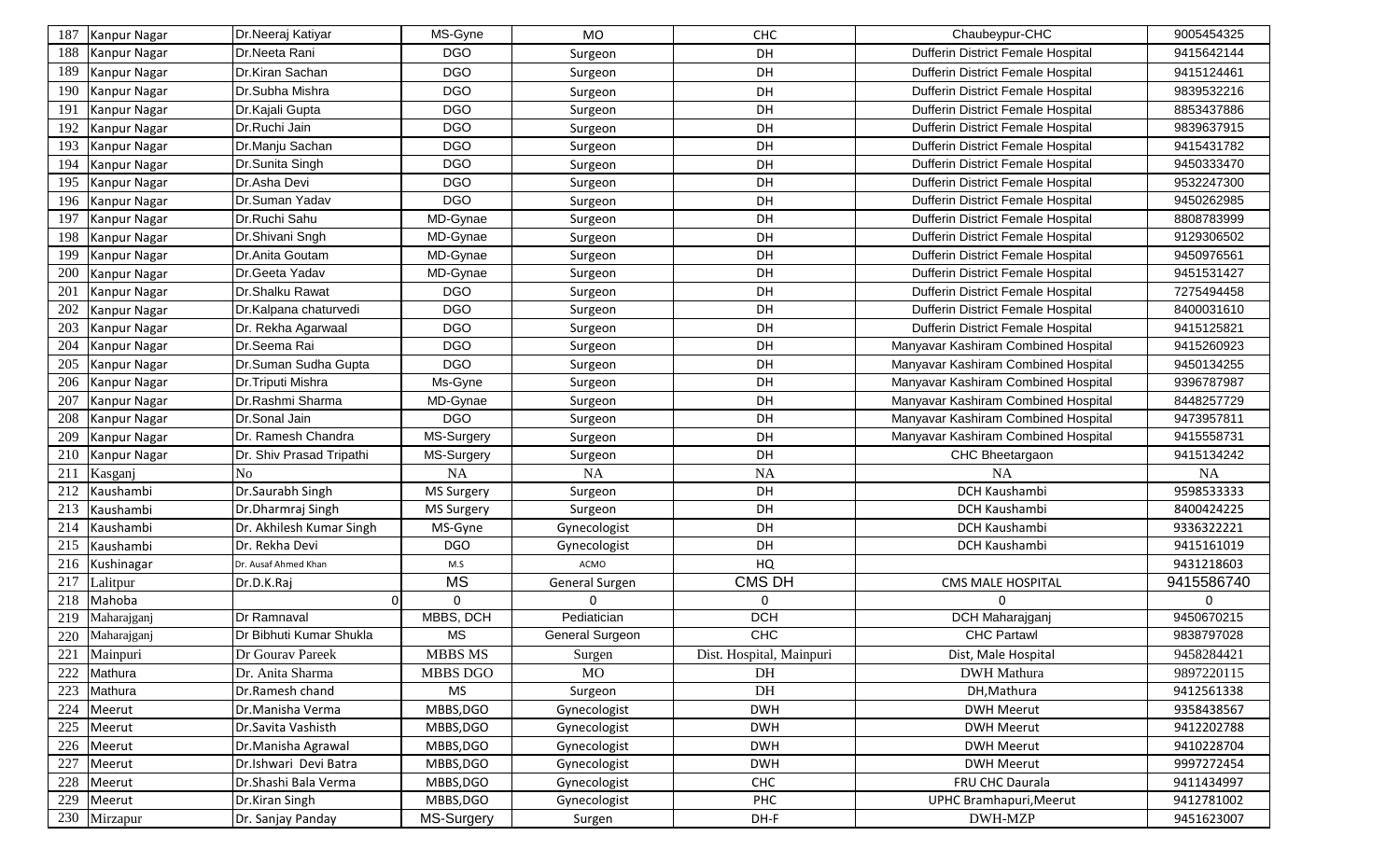| 231 | Mirzapur         | Dr. Rakesh Bahaudar    | <b>DGO</b>       | MO                           | DH-F                        | DWH-MZP                         | 9918220077 |
|-----|------------------|------------------------|------------------|------------------------------|-----------------------------|---------------------------------|------------|
| 232 | Mirzapur         | Dr. Smriti jaiswal     | <b>DGO</b>       | <b>MO</b>                    | DH-F                        | DWH-MZP                         | 8400231139 |
| 233 | Mirzapur         | Dr. Baij Nath          | MS-Surgery       | MO                           | FRU CHC                     | FRU-CHC-Narayanpur              | 9415315171 |
| 234 | Mirzapur         | Dr. Manju Lata         | <b>MBBS</b>      | <b>MO</b>                    | DH-F                        | DWH-MZP                         | 9792202586 |
| 235 | Mirzapur         | Dr. Kiran Kala         | <b>DGO</b>       | <b>MO</b>                    | DH-F                        | DWH-MZP                         | 9415637795 |
| 236 | Moradabad        | DR. NIRMALA PATHAK     | <b>GYNE</b>      | <b>MO</b>                    | <b>DWH</b>                  | DWH, MBD                        | 9412664061 |
| 237 | Moradabad        | DR. SUNITA PANDEY      | <b>GYNE</b>      | <b>MO</b>                    | <b>DWH</b>                  | DWH, MBD                        |            |
| 238 | Moradabad        | DR. SHOBHA SHARMA      | <b>GYNE</b>      | <b>MO</b>                    | Thakurdwara                 | MDA COLOONY                     | 9456454256 |
| 239 | Moradabad        | DR. SUJATA GAUTAM      | <b>GYNE</b>      | <b>MO</b>                    | <b>DWH</b>                  | DWH, MBD                        |            |
| 240 | Moradabad        | DR.SONAM RASTOGI       | <b>GYNE</b>      | <b>MO</b>                    | <b>DWH</b>                  | <b>BUDHIVIHAR</b>               |            |
| 241 | Moradabad        | DR.MADHU RAJ           | <b>MBBS</b>      | <b>MO</b>                    | D.W.H                       | <b>COURT ROAD</b>               |            |
| 242 | Muzaffarnagar    | Dr. Amita Garg         | D <sub>G</sub> O | <b>CMS</b>                   | District Women Hospital Mzn | Roorkee Road, Muzaffarnagar     | 9634092040 |
| 243 | Muzaffarnagar    | Dr. Anita Singh        | <b>DGO</b>       | Sr. Cons.                    | District Women Hospital Mzn | Roorkee Road, Muzaffarnagar     | 9456888299 |
| 244 | Muzaffarnagar    | Dr. Abha Atre          | <b>MBBS</b>      | MO                           | District Women Hospital Mzn | Roorkee Road, Muzaffarnagar     | 9719366414 |
| 245 | Muzaffarnagar    | Dr. Murli Bhaskar      | <b>MBBS</b>      | MO                           | District Women Hospital Mzn | Roorkee Road, Muzaffarnagar     | 8191359099 |
| 246 | Muzaffarnagar    | Dr. M.K. Sharma        | <b>MS</b>        | <b>MO</b>                    | District male hospital      | Roorkee Road, Muzaffarnagar     | 9412409293 |
| 247 | Pilibhit         | Dr. Anita Chaurasia    | <b>DGO</b>       | SURGEON                      | <b>DWH</b>                  | DWH-PILIBHIT                    | 9411494202 |
| 248 | Pilibhit         | Dr. Vineeta Chaturvedi | <b>DGO</b>       | Sr. Consultant               | <b>DWH</b>                  | <b>DWH-PILIBHIT</b>             | 9412293451 |
| 249 | Pilibhit         | Dr.PK Agrawal          | <b>MS</b>        | SURGEON                      | <b>DMH</b>                  | DMH-PILIBHIT                    | 9719110579 |
| 250 | Pilibhit         | Dr. Sudhakar Pandey    | <b>MS</b>        | SURGEON                      | <b>CHC</b>                  | <b>CHC-PURANPUR</b>             | 9412644883 |
| 251 | Pratapgarh       | Neelima Sonkar         | MS-Gynae         | Sr Consultant                | DH                          | <b>DWH Pratapgarh</b>           | 9450261012 |
| 252 | Pratapgarh       | Reeta Dubey            | MS-Gynae         | <b>CMS</b>                   | DH                          | <b>DWH Pratapgarh</b>           | 7317433847 |
| 253 | Pratapgarh       | Reena Prasad           | MS-Gynae         | Sr Consultant                | DH                          | <b>DWH Pratapgarh</b>           | 9415615415 |
| 254 | Pratapgarh       | <b>Arvind Gupta</b>    | MS- Gen. Surgery | Suptt.                       | CHC                         | CHC Lalganj                     | 9897337418 |
| 255 | Pratapgarh       | Imtiyaz Ahmad          | MS- Gen. Surgery | MO                           | DH                          | <b>DMH Pratapgarh</b>           | 9651620306 |
| 256 | Pratapgarh       | Akhilesh Updhaya       | MS- Gen. Surgery | MO                           | CHC                         | CHC Kunda                       | 9792819999 |
| 257 | Pratapgarh       | Vartika Singh          | <b>MBBS</b>      | <b>MO</b>                    | DH                          | <b>DWH Pratapgarh</b>           | 9005363582 |
| 258 | Raebareli        | Dr.Renu Chaudhary      | M.B.B.S, D.G.O   | <b>CMS</b> Female            | <b>District Hospital</b>    | <b>District Hospital Female</b> | 9839112777 |
| 259 | Raebareli        | Dr.Nirmala Shahu       | M.B.B.S, D.G.O   | M.O.                         | <b>District Hospital</b>    | <b>District Hospital Female</b> | 8004316964 |
| 260 | Raebareli        | Dr. Tauhida Khan       | M.B.B.S, D.G.O   | M.O.                         | District Hospital           | <b>District Hospital Female</b> | 9452221505 |
|     | 261 Raebareli    | Dr. Sunita Prasad      | M.B.B.S, M.S     | M.O.                         | District Hospital           | <b>District Hospital Female</b> | 9415743241 |
| 262 | Raebareli        | Dr. J.K.Lal            | M.B.B.S, M.S.    | M.O.                         | District Hospital           | District Hospital Male          | 9415743241 |
| 263 | Raebareli        | Dr.Anil Kumar Jaisal   | M.B.B.S, M.S.    | Medical Suprintendent        | CHC Bachhrawa               | CHC Bachhrawa                   | 9450506516 |
| 264 | Raebareli        | Dr. Pradeep Agrawal    | M.B.B.S, M.S.    | Medical Suprintendent        | CHC Khajurgaon              | CHC Khajurgaon                  | 9415076290 |
| 265 | Raebareli        | Dr. Mahmud Akhtar      | M.B.B.S, M.S.    | Medical Suprintendent        | CHC Unchahar                | CHC Unchahar                    | 9450189575 |
| 266 | Rampur           | Dr. Charu Dhall        | <b>MS</b>        | Gen Sur                      | DH                          | <b>DMH</b>                      | 8392911507 |
| 267 | Rampur           | Dr. Rajesh Kumar       | MS               | Gen Sur                      | DH                          | <b>DMH</b>                      | 9415175648 |
| 268 | Sant Kabir Nagar | Dr.G.M. Shukla         | MS-Surgery       | <b>ACMO Sant Kabir Nagar</b> | S.K. Nagar                  | Sant Kabir Nagar                | 9415038392 |
| 269 | Sant Kabir Nagar | Dr. Sanjeet Mishra     | MS-Surgery       | Surgeon                      | <b>CDH</b>                  | Khalilabad                      | 9839460164 |
| 270 | Sant Kabir Nagar | Dr. Ravi Pandey        | <b>DGO</b>       | <b>DGO</b>                   | CDH                         | Khalilabad                      | 9415586889 |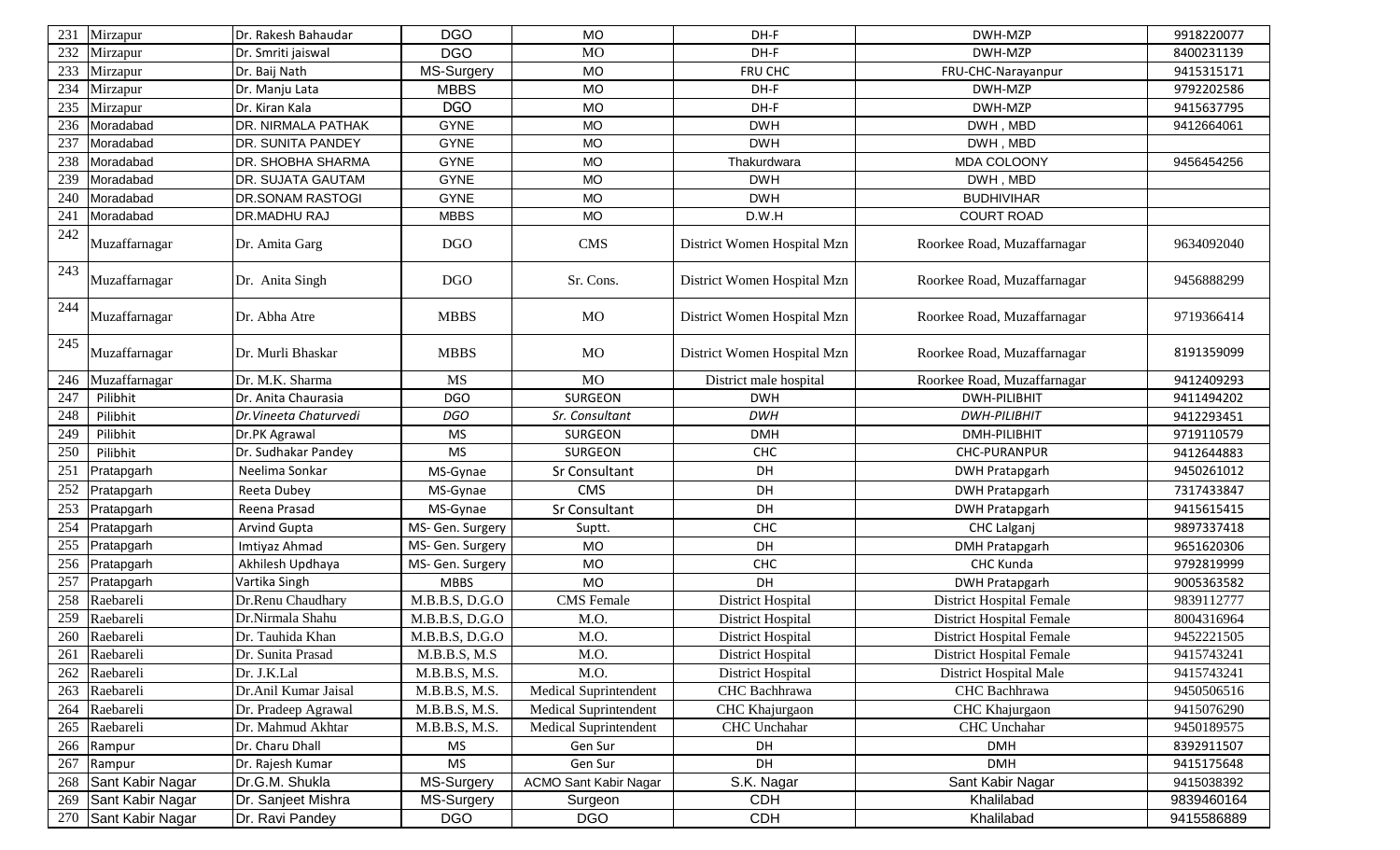| 271 | Sant Kabir Nagar | Dr. Shimpi Kumari      | <b>DGO</b>         | <b>DGO</b>            | <b>CDH</b>          |                                                  | 9970654055 |
|-----|------------------|------------------------|--------------------|-----------------------|---------------------|--------------------------------------------------|------------|
| 272 | Sant Kabir Nagar | Dr. Uma Srivastava     | <b>DGO</b>         | <b>DGO</b>            | <b>CDH</b>          | Khalilabad                                       | 9936676318 |
| 273 | Sant Kabir Nagar | Dr. R.K. Chaudhary     | MS-Surgery-<br>Gen | Surgeon               | Sparsh Hospital     | Sparsh Hospital Bhujaini Sant Kabir Nagar        | 9793140672 |
| 274 | Sambhal          | Dr Ranjna Singh        | <b>DGO</b>         | Gynacologist          | <b>DCH</b>          | <b>DCH Sambhal</b>                               | 9412449472 |
| 275 | Shahjahanpur     | Dr. Mahendra Kumar     | <b>MS</b>          | Surgon                | DH                  | DH-Shahjahanpur                                  | 9415051347 |
| 276 | Shahjahanpur     | Dr-Seema Singh         | <b>DGO</b>         | <b>MO</b>             | <b>DWH</b>          | DWh-Shahjahanpur                                 | 9457281898 |
| 277 | Shahjahanpur     | Dr-Ritu Rastogi        | <b>DGO</b>         | <b>MO</b>             | <b>DWH</b>          | DWh-Shahjahanpur                                 | 9411026527 |
| 278 | Shamli           | Dr. Saurabh agarwal    | MBBS/MS            | <b>MO</b>             | CHC                 | Shamli                                           | 9458249020 |
| 279 | Shamli           | Dr. Manjeet kaur       | MS-Gyne            | Mo                    | CHC                 | Shamli                                           | 9837305127 |
| 280 | Shrawasti        | Dr.Ramgopal            | <b>DGO</b>         | <b>OBS Consultant</b> | <b>DCH</b>          | CMO office Bhinga Shrawasti                      | 9839453157 |
| 281 | Sonebhadra       |                        |                    |                       |                     |                                                  |            |
| 282 | Sultanpur        | Dr. Salahuddin khan    | <b>MBBS</b>        | <b>MOIC</b>           | CHC Lambhua         | CHC Lambhua                                      | 9554373358 |
| 283 | unnao            | Dr.Anju Dwicedi        | <b>DGO</b>         | CMS-Female            | <b>DWH</b>          | Uma Shanker Dixit District Female Hospital Unnao | 9451293910 |
| 284 | unnao            | Dr Rani Bala           | MS-Surgery         | Senior Consultant     | <b>DWH</b>          | Uma Shanker Dixit District Female Hospital Unnao | 9415042627 |
| 285 | unnao            | Dr Sanju Agarwal       | <b>DGO</b>         | Senior Consultant     | <b>DWH</b>          | Uma Shanker Dixit District Female Hospital Unnao | 9415125848 |
| 286 | unnao            | Dr.Ram Pati Devi       | <b>DGO</b>         | Senior Consultant     | <b>DWH</b>          | Uma Shanker Dixit District Female Hospital Unnao | 9450771742 |
| 287 | unnao            | Dr.Alka Shukla         | <b>DGO</b>         | Senior Consultant     | <b>DWH</b>          | Uma Shanker Dixit District Female Hospital Unnao | 9452963392 |
| 288 | unnao            | Dr.Archana Varma       | <b>DGO</b>         | Senior Consultant     | <b>DWH</b>          | Uma Shanker Dixit District Female Hospital Unnao | 9453701821 |
| 289 | unnao            | Dr. Veena Kumari       | <b>DGO</b>         | Senior Consultant     | <b>DWH</b>          | Uma Shanker Dixit District Female Hospital Unnao | 9450792620 |
| 290 | unnao            | Dr Akhilesh Vikkram    | MS-Surgery         | Medical Suprientedent | CHC Nawabganj       | CHC Nawabganj, Unnao                             | 9451161035 |
| 291 | unnao            | Dr.Sanjay Varma        | MS-Surgery         | Senior Surgeon        | <b>DMH</b>          | Uma Shanker Dixit District Male Hospital Unnao   | 9415725337 |
| 292 | unnao            | Dr.Geeta Agarwal       | <b>DGO</b>         | Senior Consultant     | <b>DWH</b>          | Uma Shanker Dixit District Male Hospital Unnao   | 9235880233 |
| 293 | Varanasi         | Dr. Sarika Rai         | MBBS, DGO          | MO                    | Non FRU CHC         | MH Durgakund                                     | 9839310989 |
| 294 | Varanasi         | Dr. Manjula Singh      | MBBS, DGO          | <b>MO</b>             | DH                  | <b>DWH</b>                                       | 8808053035 |
| 295 | Varanasi         | Dr. Krishna Yadav      | MBBS, DGO          | <b>MO</b>             | DH                  | <b>DWH</b>                                       | 8808053037 |
| 296 | Varanasi         | Dr. Kiran Jaiswal      | MBBS, DGO          | <b>MO</b>             | FRU CHC             | <b>CHC Cholapur</b>                              | 7499064628 |
| 297 | Varanasi         | Dr. Anamica Singh      | MBBS, MD           | <b>MO</b>             | FRU CHC             | CHC Araji Line                                   | 9532830867 |
| 298 | Varanasi         | Dr. Prabhu Dayal Gupta | MBBS, MS           | <b>MO</b>             | DH                  | <b>DWH</b>                                       | 9839881866 |
| 299 | Varanasi         | Dr. Manju Singh        | MBBS, DGO          | MO                    | DH                  | <b>DWH</b>                                       | 8808053035 |
| 300 | Varanasi         | Dr. Manju Bala         | MBBS, DGO          | <b>MO</b>             | Non FRU CHC         | PPC Durgakund                                    | 705284333  |
| 301 | Varanasi         | Dr. joyti Thakur       | <b>MBBS</b>        | <b>MO</b>             | DH                  | L.B.S Varanasi                                   |            |
| 302 | Varanasi         | Dr. Meenakshi Dubey    | <b>MBBS</b>        | <b>MO</b>             | DH                  | L.B.S Varanasi                                   |            |
| 303 | Varanasi         | jigyasa singh          | <b>MBBS</b>        | <b>MO</b>             | DH                  | L.B.S Varanasi                                   |            |
| 304 | Varanasi         | Dr. Babita Singh       | <b>MBBS</b>        | MO                    | DH                  | DWH Varanasi                                     |            |
| 305 | Varanasi         | Dr. R k Gupta          | <b>MBBS</b>        | <b>MO</b>             | DH                  | L.B.S Varanasi                                   |            |
| 306 | Faizabad         | $\overline{0}$         | 0                  | 0                     | 0                   | 0                                                | 0          |
| 307 | <b>Banda</b>     | οI                     | $\mathbf 0$        | $\mathbf 0$           | $\mathbf{0}$        | $\Omega$                                         | $\Omega$   |
| 308 | Lucknow          | Dr. Nirupama Singh     | MS, Gyna           | <b>O&amp;G</b>        | <b>RML Hospital</b> | <b>RML Hospital</b>                              | 8765676972 |
| 309 | Lucknow          | Dr. Sarla Chaudhri     | MBBS, DGO          | O&G                   | <b>RML Hospital</b> | <b>RML Hospital</b>                              | 8765676909 |
| 310 | Lucknow          | Dr. Tarannum Raja      | MBBS, DGO          | <b>O&amp;G</b>        | <b>RML Hospital</b> | <b>RML Hospital</b>                              | 8765676910 |
| 311 | Lucknow          | Dr. Sandeepa Srivastav | MS, Gyna           | <b>O&amp;G</b>        | <b>RML Hospital</b> | <b>RML Hospital</b>                              | 8765676916 |
| 312 | Lucknow          | Dr. Shalu Mahesh       | MBBS, DGO          | O&G                   | <b>RML Hospital</b> | <b>RML Hospital</b>                              | 8765676915 |
| 313 | Lucknow          | Dr. Smita Rai          | MBBS, DGO          | O&G                   | <b>RML Hospital</b> | <b>RML Hospital</b>                              | 8765676918 |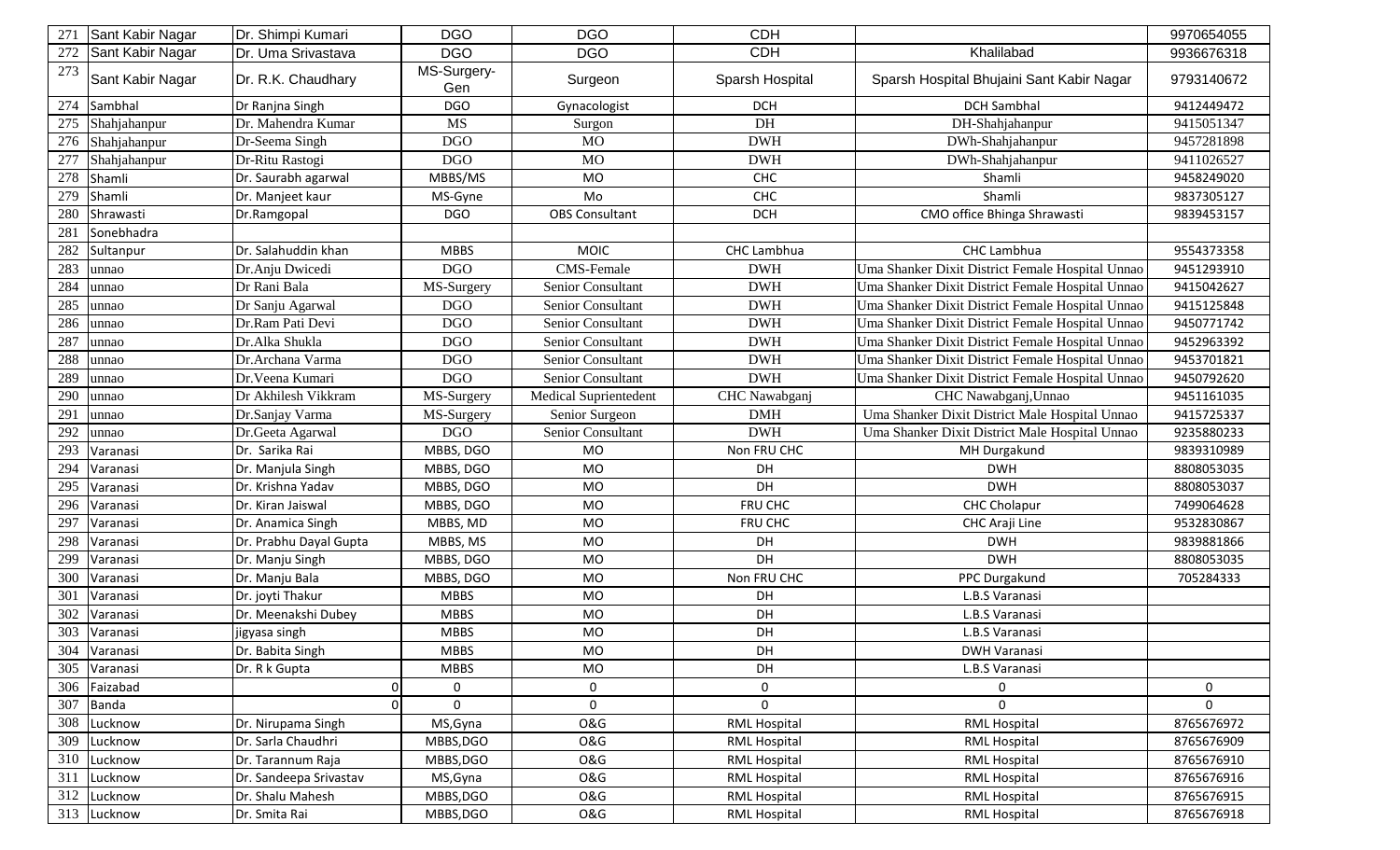| 314 | Lucknow     | Dr. Anita Negi                 | MBBS, DGO              | <b>O&amp;G</b> | <b>RML Hospital</b>           | <b>RML Hospital</b>           | 8765676898 |
|-----|-------------|--------------------------------|------------------------|----------------|-------------------------------|-------------------------------|------------|
| 315 | Lucknow     | Dr. Alka Gupta                 | MBBS, DGO              | <b>O&amp;G</b> | <b>RML Hospital</b>           | <b>RML Hospital</b>           | 8765676892 |
| 316 | Lucknow     | Dr. Ina Gupta                  | MBBS, DGO              | <b>O&amp;G</b> | <b>RML Hospital</b>           | <b>RML Hospital</b>           | 8765676899 |
| 317 | Lucknow     | Dr. Sushmita Verma             | MS, Gyna               | <b>O&amp;G</b> | <b>RML Hospital</b>           | <b>RML Hospital</b>           | 8765676897 |
| 318 | Lucknow     | Dr. Neelam Soni                | MBBS, DGO              | <b>O&amp;G</b> | <b>RML Hospital</b>           | <b>RML Hospital</b>           | 8765676906 |
| 319 | Lucknow     | Dr. Shubhra Singh              | MBBS, DGO              | <b>O&amp;G</b> | <b>RML Hospital</b>           | <b>RML Hospital</b>           | 8765676879 |
| 320 | Lucknow     | Dr. Pooja Soni                 | MBBS, DGO              | <b>O&amp;G</b> | <b>RML Hospital</b>           | <b>RML Hospital</b>           | 8765244252 |
| 321 | Lucknow     | Dr. Sudha Verma                | MBBS, DGO              | <b>O&amp;G</b> | <b>RML Hospital</b>           | <b>RML Hospital</b>           | 8765677072 |
| 322 | Lucknow     | Dr. Saroj Kumari               | MBBS, DGO              | <b>O&amp;G</b> | <b>RML Hospital</b>           | <b>RML Hospital</b>           | 8765676908 |
| 323 | Lucknow     | Dr. Sunita Singh               | MS, Gyna               | <b>O&amp;G</b> | <b>RML Hospital</b>           | <b>RML Hospital</b>           | 8765676914 |
| 324 | Lucknow     | Dr. Sushma Singh               | MS, Gyna               | <b>O&amp;G</b> | <b>RML Hospital</b>           | <b>RML Hospital</b>           | 8765676911 |
| 325 | Lucknow     | Dr. Sarita Saxena              | MBBS, DGO              | O&G            | <b>RML Hospital</b>           | <b>RML Hospital</b>           | 9415138574 |
| 326 | Lucknow     | Dr. Kalpana chauhan<br>Chandel | MBBS, DGO              | <b>O&amp;G</b> | <b>RML Hospital</b>           | <b>RML Hospital</b>           | 8765676912 |
| 327 | Lucknow     | Dr. Neelam Ahirwar             | MS, Gyna               | <b>O&amp;G</b> | <b>RML Hospital</b>           | <b>RML Hospital</b>           | 8601706806 |
| 328 | Lucknow     | Dr. Puspalata Kanoujiya        | MBBS, DGO              | <b>O&amp;G</b> | <b>RLB Combined Hospital</b>  | <b>RLB Combined Hospital</b>  | 9450722020 |
| 329 | Lucknow     | Dr. Alpana Sharma              | MBBS, DGO              | <b>O&amp;G</b> | <b>RLB Combined Hospital</b>  | <b>RLB Combined Hospital</b>  | 9415462495 |
| 330 | Lucknow     | Dr. Anjana Sahu                | MBBS, DGO              | O&G            | <b>RLB Combined Hospital</b>  | <b>RLB Combined Hospital</b>  |            |
| 331 | Lucknow     | Dr. Sada Nanda                 | MS, General<br>Surgery | O&G            | SPM Civil Hospital            | SPM Civil Hospital            | 9415026358 |
| 332 | Lucknow     | Dr. Rupam Saroj                | MBBS, MBBS             | <b>O&amp;G</b> | SPM Civil Hospital            | <b>SPM Civil Hospital</b>     |            |
| 333 | Lucknow     | Dr. Amita Yadav                | MBBS, DGO              | <b>O&amp;G</b> | <b>LBRN Combined Hospital</b> | <b>LBRN Combined Hospital</b> | 9936352639 |
| 334 | Lucknow     | Dr. Sandhya Singh              | MBBS, DGO              | O&G            | <b>LBRN Combined Hospital</b> | <b>LBRN Combined Hospital</b> | 9935004797 |
| 335 | Lucknow     | Dr. Poonam Gupta               | MBBS, DGO              | <b>O&amp;G</b> | <b>LBRN Combined Hospital</b> | <b>LBRN Combined Hospital</b> | 9044910548 |
| 336 | Lucknow     | Dr. Kanchan Mishra             | MBBS, DGO              | <b>O&amp;G</b> | <b>LBRN Combined Hospital</b> | <b>LBRN Combined Hospital</b> |            |
| 337 | Lucknow     | Dr. Ajay Kumar Agarwal         | MS, General<br>Surgery | <b>O&amp;G</b> | RSM Combined Hospital         | <b>RSM Combined Hospital</b>  | 9415046210 |
| 338 | Lucknow     | Dr. Prema Yadav                | MBBS, MBBS             | <b>O&amp;G</b> | RSM Combined Hospital         | RSM Combined Hospital         | 8400178360 |
| 339 | Lucknow     | Dr. Anamika Gupta              | MS, Gyna               | <b>O&amp;G</b> | <b>BMC Aliganj</b>            | <b>BMC Aliganj</b>            | 8400000961 |
| 340 | Lucknow     | Dr. Mokkarram Jah              | MS, General<br>Surgery | LMO            | <b>CHC BKT</b>                | <b>CHC BKT</b>                | 8090858094 |
| 341 | Lucknow     | Dr. Arpita Srivastav           | Ms, Gyna               | <b>O&amp;G</b> | <b>CHC Chinhat</b>            | <b>CHC Chinhat</b>            | 9236431772 |
| 342 | Lucknow     | Dr. Chanreswar Maurya          | MS, General<br>Surgery | <b>O&amp;G</b> | <b>CHC Mohanlal Ganj</b>      | <b>CHC Mohanlal Ganj</b>      |            |
|     | 343 Lucknow | Dr. Sangeeta Chauhan           | MS, General<br>Surgery | <b>O&amp;G</b> | CHC Mohanlal Ganj             | CHC Mohanlal Ganj             | 9044550009 |
| 344 | Lucknow     | Dr. Rajesh Kumar Srivastav     | MS, General<br>Surgery | O&G            | T B Hospital Thakurganj       | T B Hospital Thakurganj       | 9839111682 |
| 345 | Lucknow     | Dr. Anupam Katiyar             | MBBS, DGO              | O&G            | <b>BMC Silver Jublee</b>      | <b>BMC Silver Jublee</b>      | 9450795187 |
| 346 | Lucknow     | Dr. Rashmi Gupta               | MBBS, DGO              | <b>O&amp;G</b> | <b>BMC FB Road</b>            | <b>BMC FB Road</b>            | 9451408066 |
| 347 | Lucknow     | Dr. Maulshri Mehta             | Ms, Gyna               | O&G            | <b>BMC Aliganj</b>            | <b>BMC Aliganj</b>            | 9839035015 |
| 348 | Lucknow     | Dr. Kanchan Gupta              | MBBS                   | O&G            | <b>BMC Aliganj</b>            | <b>BMC Aliganj</b>            | 8415106186 |
| 349 | Lucknow     | Dr. Manju Chaurasia            | Ms, Gyna               | O&G            | <b>BMC Aishbagh</b>           | <b>BMC Aishbagh</b>           | 9670909326 |
| 350 | Lucknow     | Dr. Tabassum Khan              | <b>MBBSDGO</b>         | LMO            | <b>BMC Aishbagh</b>           | <b>BMC Aishbagh</b>           | 9450363418 |